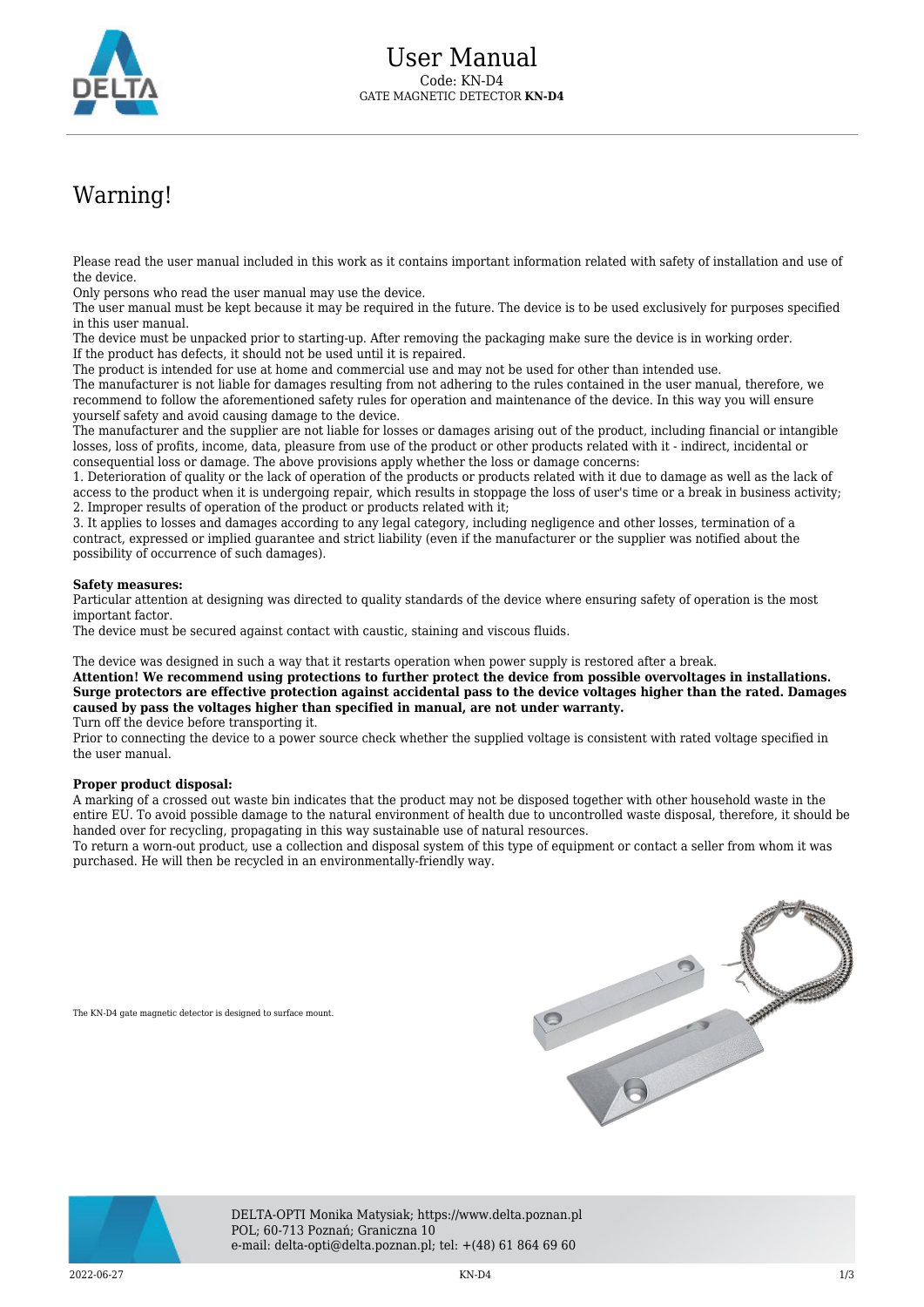

## User Manual Code: KN-D4 GATE MAGNETIC DETECTOR **KN-D4**

| Detection:                     | Gate opening                                                                                                                                                                                                                                 |
|--------------------------------|----------------------------------------------------------------------------------------------------------------------------------------------------------------------------------------------------------------------------------------------|
| Maximum reed switched voltage: | 20 V                                                                                                                                                                                                                                         |
| Maximum switched current:      | 400 mA                                                                                                                                                                                                                                       |
| Make distance:                 | 68 mm                                                                                                                                                                                                                                        |
| Break distance:                | 70 mm                                                                                                                                                                                                                                        |
| Main features:                 | • Rugged, metal sealed body, Aluminum<br>• Alarm output NC - a magnet close to a reed switch - does not trigger an alarm, the<br>contacts are closed<br>• Armored cables<br>• Length of the cable : 40 cm<br>• Angle bar included in the kit |
| Weight:                        | $0.23$ kg                                                                                                                                                                                                                                    |
| Dimensions:                    | $\cdot$ 105.7 x 38 x 9.8 mm - Reed switch<br>$\cdot$ 105.8 x 15.8 x 15.4 mm - magnet<br>$\cdot$ 106.5 x 50 x 50 mm - L-bracket                                                                                                               |
| Guarantee:                     | 2 years                                                                                                                                                                                                                                      |

Dimensions:



Dimensions:



DELTA-OPTI Monika Matysiak; https://www.delta.poznan.pl POL; 60-713 Poznań; Graniczna 10 e-mail: delta-opti@delta.poznan.pl; tel: +(48) 61 864 69 60

2022-06-27 KN-D4 2/3